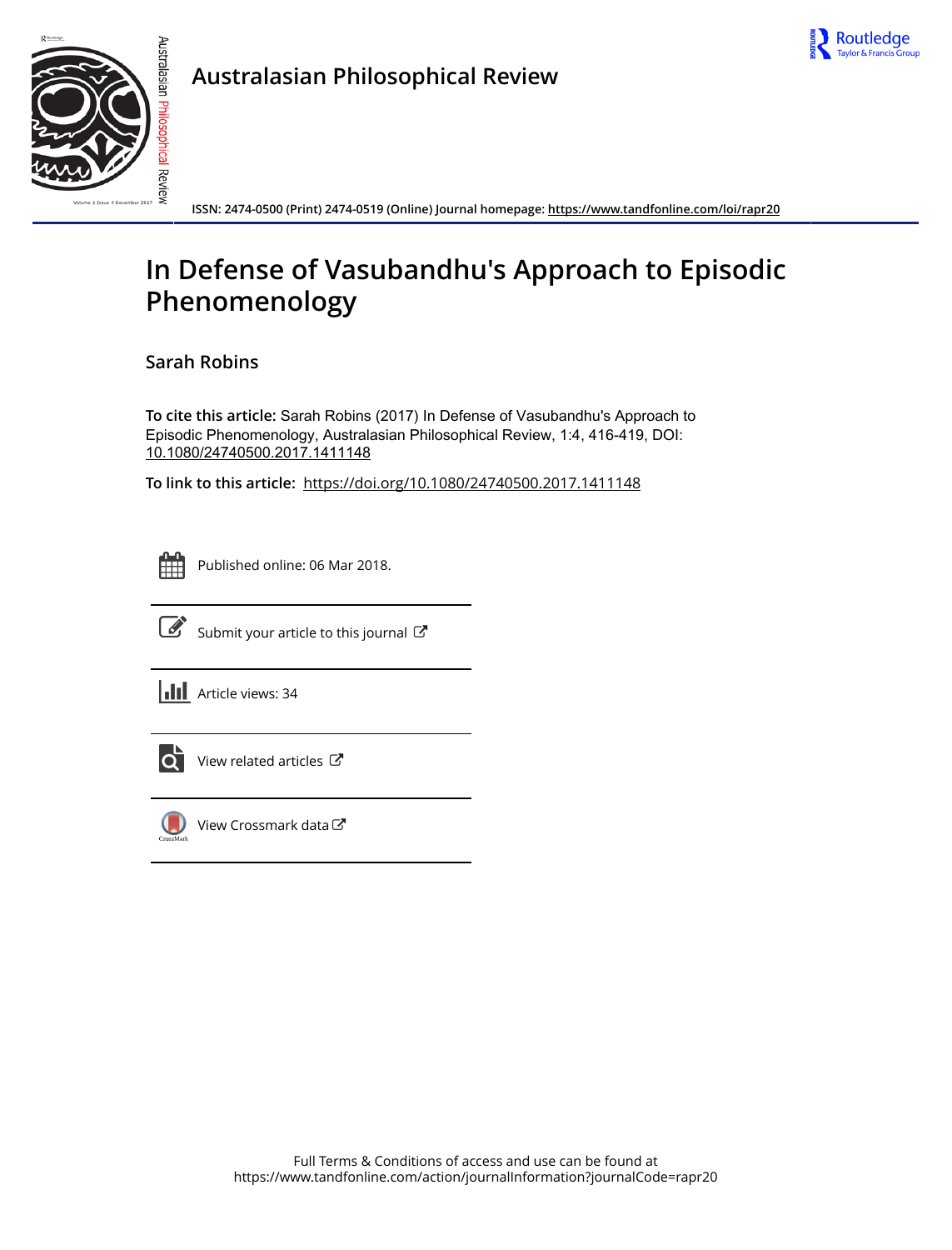

Check for updates

## In Defense of Vasubandhu's Approach to Episodic Phenomenology

Sarah Robins

The University of Kansas (Lawrence, KS, USA)

#### ABSTRACT

Ganeri [2018] explores three Buddhist approaches to episodic memory and concludes in favor of Buddhaghosa's attentional account. When comparing it to Vasubandhu's, Ganeri argues that Buddhaghosa's is preferable because it does not overintellectualize episodic memory. In my commentary, I argue that the intellectualism of Vasubandhu's approach (at least as presented by Ganeri) makes it both a more plausible account of episodic memory and a more successful strategy for addressing the precarious role of the self in this form of memory.

ARTICLE HISTORY Received 10 November 2017; Revised 6 December 2017

KEYWORDS episodic memory; memory traces; simulation

<span id="page-1-0"></span>Episodic memories are memories of past events that the rememberer herself experienced. They include both the mundane and the momentous—where one's car is parked in the lot and the birth of one's first child. Philosophers and memory scientists have long been interested in characterizing this form of memory, but such attempts are dogged by problems of self-implication. Episodic memory appears inherently self-involving, but it is difficult to say how exactly the self is involved in a way that avoids circularity and/or contradiction. Ganeri's [\[2018\]](#page-4-0) discussion of Buddhist approaches to episodic memory is a welcome addition to this conversation. As he notes, Buddhist philosophers face an especially difficult challenge in describing the role of the self in episodic memory, as any attempt to do so 'would seem to run counter to the essence of the commitment to the denial of the self' [ibid.: 357]. Ganeri provides a fascinating discussion of three Buddhist approaches to episodic memory: Buddhaghosa's, Vasubandhu's, and Dignāga's. Ganeri concludes with the judgment that Buddhaghosa's is the most viable and promising. When comparing it to Vasubandhu's, Ganeri argues that Buddhaghosa's is preferable because it does not over-intellectualize episodic memory [ibid.: 370]. This conclusion surprised me. As a philosopher of memory, it was Vasubandhu's approach (at least as presented by Ganeri) that struck me as the more plausible. Buddhaghosa's account did not seem to provide a descriptively adequate characterization of episodic memory. Vasubandhu's approach did not face similar difficulties, and appears to have better resources for addressing the role of self-implication in episodic memory. My commentary below develops these concerns.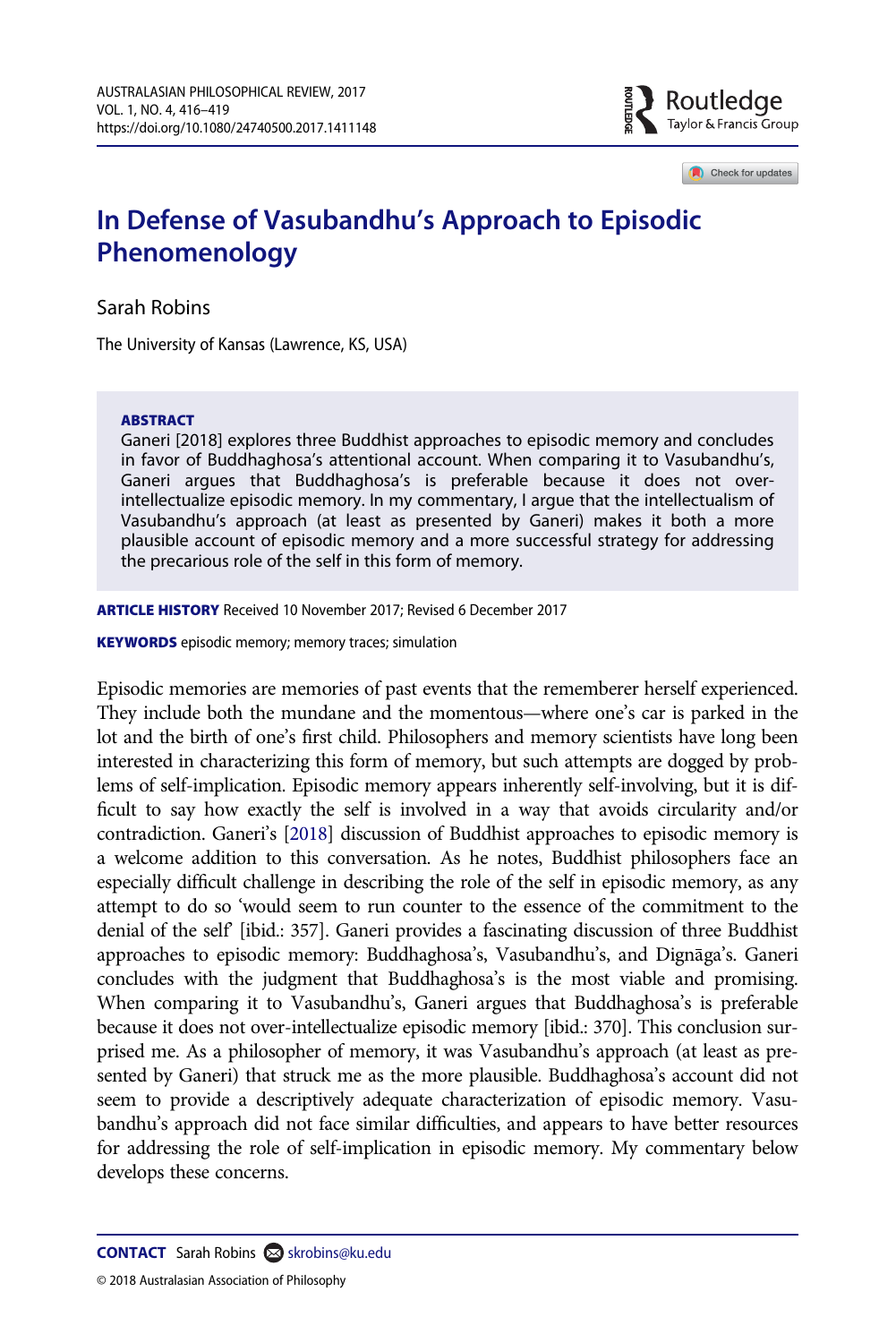First, let's evaluate Buddhaghosa's account of episodic memory, as presented by Ganeri. The account likens remembering to a form of perception or attention. As Ganeri describes the view, 'In episodic memory, a retrieved experience is selected for re-experiencing in simulation' [ibid.: 360]. Ganeri finds this account desirable because it minimizes the cognitive machinery involved in the process of remembering; there is no need for an extensive representational system or rich conception of the self. All that is needed is a set of perceptual and attentional capacities that can be used 'offline' to run simulations of previous experiences of perception and attention. In this way, remembering is only as cognitively elaborate as the perceptual and attentional capacities that it exploits. What's more, this simulational approach avoids positing any substantive notion of self. The sense of ownership characteristic of remembering is, Ganeri argues, fully captured by the as-if feeling that comes from reliving one's past perceptual and attentional episodes. The act of reliving 'is a phenomenologically immersive and embodied re-enactment of a past experience' [ibid.].

A mental capacity that has these features as Ganeri describes would be less cognitively elaborate and intellectually demanding. The question is whether such a capacity would be episodic memory. I argue that it would not. Episodic memory is inherently, inescapably representational and self-involving. Let's consider each of these features in turn. Episodic remembering is a mental activity now regarding an event or experience in the past. In order for remembering to occur, something must persist from the initial experience to serve as the object of one's current thought. Even if characterized as reliving or reperceiving, there must be some sense in which the previous experience of living or perceiving has been stored and retained so that the replay can occur. Episodic memory must be, at least in this minimal sense, representational. What's more, the content of this retained representation is thoroughly infused with references to the self. As the use of terms like 'mental time travel' indicates, episodic memories are often vivid and richly detailed. These details are not straightforward depictions of the world, but depictions of the world as experienced by the rememberer. An episodic memory of a walk through the park does not just include fine-grained details of the trees and flowers and the scent in the air. These items are represented in ways that are suffused with her perspective, preferences, and prior experience [Schectman [1990](#page-4-1)]. The tree may be depicted as beautiful, the scent of the air as sweet, a particular bench along the path may be represented as the rememberer's favourite because of previous encounters there. There is no hope for removing the self from the presentation of these details.

<span id="page-2-0"></span>It is unclear whether Buddhaghosa's description of episodic memory truly lacks either of these features. Buddhaghosa characterizes the capacity as perceptual, but as Ganeri [[2018:](#page-4-0) 359] himself writes, the act of perceiving again involves a 'stored percept'. Storing perceptual representations may be less onerous than storing other forms of mental representation, but the need for representation has not been avoided altogether. Similarly, the role of the self may have been minimized, but it is not entirely absent. Ganeri includes a long quotation from Buddhaghosa, where he describes the memory of visiting the Great Shrine: 'it is as if the Great Shrine decked with ornaments came into focus in [lit. came to the avenue of] the eye-door, and it seems like the time when he circumambulated the Shrine and paid homage to it' [ibid.: 358]. The stored percept is not just an image of the Great Shrine; it is an image of the Shrine as experienced by the rememberer. The presentation of the Shrine's flags and banners will depict them as they were seen from his or her perspective, along with the feelings and ideas they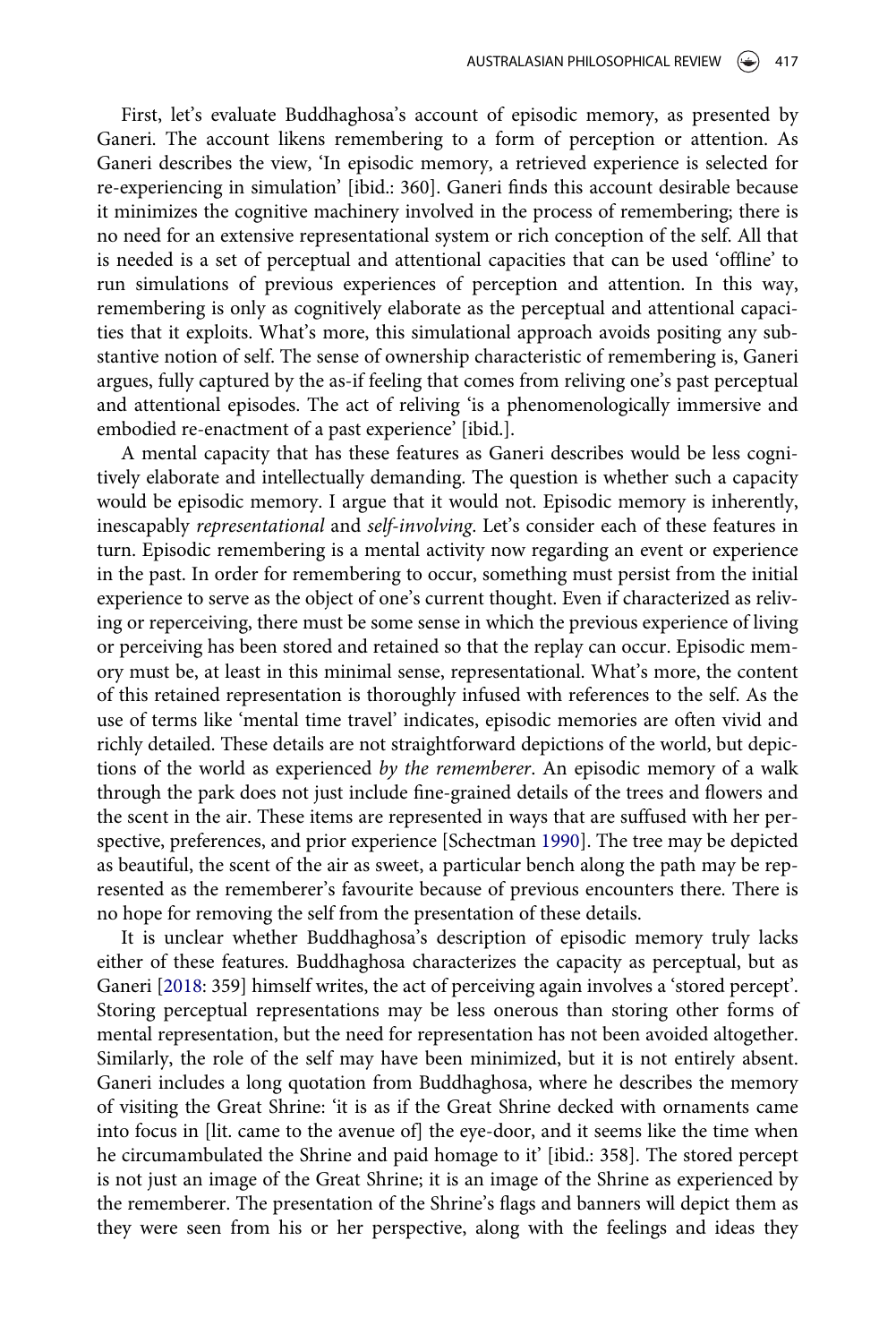invoked during the initial encounter. In short, Buddhaghosa's account (at least as presented) appears to involve more representation and self reference than Ganeri wants.

<span id="page-3-0"></span>Even with these features, however, it is unclear whether Buddhaghosa's account includes enough to capture episodic remembering uniquely. This worry concerns the second key component of episodic memory: phenomenology. There is a distinctive feeling to episodic remembering. As Ganeri quotes from Dokic, 'only episodic memories feel episodic'[ibid.: 360]. As characterized by Ganeri, Buddhaghosa's account is one of episodic simulation. Many contemporary accounts of memory are described in these terms. There are contemporary accounts of memory that characterize episodic memory in these ways—for example, De Brigard's [\[2014](#page-4-2)] Episodic Simualtion Theory. But De Brigard and others distinguish between versions of this simulation, only one of which is remembering. One can simulate a past experience in order to make a decision in the present, reason hypothetically about the future, or speculate hypothetically about different ways the past could have gone. These activities would all seem to fit under the description of episodic attention. They all contain the as-if ness that is essential to Buddhaghosa's account of the phenomenology, but not all of them have it in the sense that is distinctive of episodic memory. De Brigard and others distinguish between the forms of episodic simulation in terms of the feeling that accompanies simulations of each type and the tense in which each simulation is run. But Buddhaghosa's account does not appear to have any additional resources to make this further discrimination. In a brief (and intriguing!) remark at the end of the paper, Ganeri casts the generality of Buddhaghosa's episodic simulation as a benefit because it may explain the similarity between memory and empathy as forms of mental travel. It would be great to hear more about this suggestion—and, in particular, how this similarity could be explained in ways that would still allow for each of these capacities to be distinct.

In further support of this point, consider the case of the patient R.B. (from Klein and Nichols [2012]), which Ganeri himself discusses as an important explanandum for an account of episodic remembering. R.B. is a patient who suffered a severe neurological trauma, the result of which is that he is able to call to mind and relive past experiences while denying any sense of ownership over the experiences. R.B. says of a past experience, 'I am able to re-live it. I have a feeling … a sense of being there, at MIT, in the lounge. But it doesn't feel like I own it' [Klein and Nichols 2012: 687]. How would Buddhaghosa's account make sense of what is missing in the case of R.B.? As described by Ganeri, Buddhaghosa's account was supposed to illustrate how the ownership could be fully captured by the reliving.

To determine which Buddhist approach to episodic memory is the most plausible, another feature to consider is how the account approaches the apparent contradiction between the commitment to the self in episodic memory and the denial of the self in Buddhist thought. Buddhaghosa's approach appears to be one of explaining the contradiction away. There is no strong sense of self in the act of episodic remembering, so there is no strong commitment that runs afoul of Buddhist teachings.

Vasubandhu's approach is different. His account provides two roles for the self in memory. There is a primal self that is implicit in all of the remember's activities and perceptions, but also a second, and more substantive, representational self that is understood as the subject of the remembering experience. Consider again the case of remembering a walk through the park. The self is implicated in the first sense because of the way in which all of the content comes from a particular perspective with all of its attendant preferences and personal characteristics. This looks to be a way of